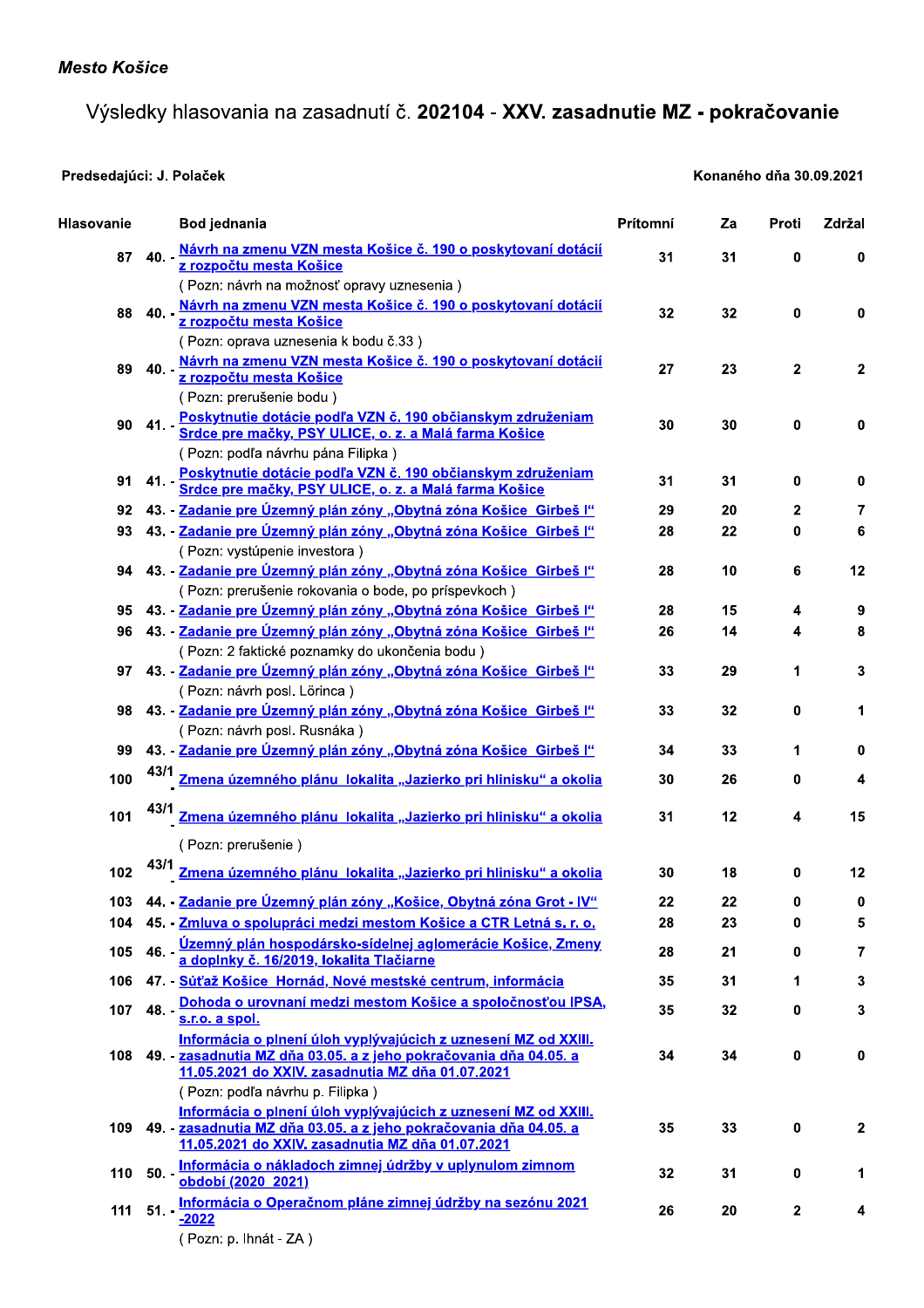|     |               | 112 51 - Informácia o Operačnom pláne zimnej údržby na sezónu 2021<br>-2022                                                                                                        | 29 | 24             | 0            | 5.           |
|-----|---------------|------------------------------------------------------------------------------------------------------------------------------------------------------------------------------------|----|----------------|--------------|--------------|
|     |               | (Pozn: podľa návrhu p. Rovinského)                                                                                                                                                 |    |                |              |              |
|     | $113$ $51. -$ | Informácia o Operačnom pláne zimnej údržby na sezónu 2021<br>$-2022$                                                                                                               | 32 | 21             | $\mathbf{0}$ | 11           |
|     |               | (Pozn: podľa návrhu p. Djordjeviča)                                                                                                                                                |    |                |              |              |
| 114 | $51. -$       | Informácia o Operačnom pláne zimnej údržby na sezónu 2021<br>$-2022$                                                                                                               | 32 | 31             | 0            | 1            |
| 115 |               | 52. Zásady informovanosti obyvateľov a komunikácie s verejnosťou.<br>prostredníctvom médií mesta Košice                                                                            | 26 | 23             | $\mathbf{2}$ | 1            |
| 116 |               | 52. Zásady informovanosti obyvateľov a komunikácie s verejnosťou<br>prostredníctvom médií mesta Košice                                                                             | 26 | 22             | $\bf{0}$     | 4            |
|     |               | (Pozn: otvorenie diskusie)                                                                                                                                                         |    |                |              |              |
| 117 |               | 52. Zásady informovanosti obyvateľov a komunikácie s verejnosťou<br>prostredníctvom médií mesta Košice                                                                             | 28 | 12             | 8            | 8            |
| 118 |               | 52. Zásady informovanosti obyvateľov a komunikácie s verejnosťou.<br>prostredníctvom médií mesta Košice                                                                            | 27 | 19             | 1            | 7            |
|     |               | (Pozn: podľa návrhu p. Horenského / p. Strojného)                                                                                                                                  |    |                |              |              |
| 119 |               | 52. - Zásady informovanosti obyvateľov a komunikácie s verejnosťou                                                                                                                 | 26 | 12             | 5            | 9            |
|     |               | (Pozn: podľa návrhu p. Liptáka)                                                                                                                                                    |    |                |              |              |
| 120 |               | 52. - Zásady informovanosti obyvateľov a komunikácie s verejnosťou                                                                                                                 | 28 | 23             | 1            | 4            |
|     |               | (Pozn: - s doplnenými členmi redakčnej rady)                                                                                                                                       |    |                |              |              |
| 121 |               | <u>Informatívna správa o príprave Programu hospodárskeho</u><br><u>53. - rozvoja a sociálneho rozvoja mesta Košice a jeho funkčnej</u><br>oblasti 2022 2027 (PHRSR)                | 29 | 28             | 0            | 1            |
| 122 |               | 54. Výročná správa o činnosti a hospodárení neziskovej organizácie<br>Creative Industry Košice, n.o. za rok 2020                                                                   | 28 | 26             | $\bf{0}$     | $\mathbf{2}$ |
|     |               | Odpočet plnenia koncepcie riadenia a rozvoja Mestskej polície                                                                                                                      |    |                |              |              |
| 123 |               | 55. - mesta Košice plnenie uznesenia Mestského zastupiteľstva v<br>Košiciach č. 290 zo dňa 12. 13. decembra 2019                                                                   | 21 | 18             | $\bf{0}$     | 3            |
| 124 |               | Odpočet plnenia koncepcie riadenia a rozvoja Mestskej polície<br>55. - mesta Košice, plnenie uznesenia Mestského zastupiteľstva v<br>Košiciach č. 290 zo dňa 12. 13. decembra 2019 | 32 | 31             | 1            | $\bf{0}$     |
| 125 |               | 56. Odpočet plnenia stratégie mestských podnikov plnenie<br>uznesení Mestského zastupiteľstva v Košiciach                                                                          | 32 | 30             | 1            | 1            |
| 126 |               | 57. Vyhodnotenie členstva mesta Košice v združeniach a<br>organizáciách za rok 2020 informatívna správa                                                                            | 29 | 27             | 1            | 1            |
| 127 | $58. -$       | Monitorovacia správa programového rozpočtu mesta Košice k<br>30.06.2021                                                                                                            | 29 | 29             | $\pmb{0}$    | $\pmb{0}$    |
| 128 |               | 59. - Informácia o priebežných výdavkoch na COVID-19 za obdobie r.<br>2020 a 1-7/2021                                                                                              | 27 | 19             | 1            | 7            |
| 129 |               | 59. - Informácia o priebežných výdavkoch na COVID-19 za obdobie r.<br>2020 a 1-7/2021                                                                                              | 26 | 16             | 4            | 6            |
|     |               | (Pozn: vystúpenie kontrolóra)<br>Informácia o priebežných výdavkoch na COVID-19 za obdobie r.                                                                                      |    |                |              |              |
| 130 | $59. -$       | 2020 a 1-7/2021<br>(Pozn: podľa návrhu p. Ténaia, p. Lőrinc - ZA)                                                                                                                  | 27 | 23             | 1            | 3            |
| 131 |               | 59. Informácia o priebežných výdavkoch na COVID-19 za obdobie r.<br>2020 a 1-7/2021                                                                                                | 29 | 23             | $\pmb{0}$    | 6            |
|     |               | Zabezpečenie úverových prostriedkov na preklenutie časového                                                                                                                        |    |                |              |              |
| 132 |               | 60. - nesúladu medzi príjmami a výdavkami v rozpočtovom období<br>2021 2023                                                                                                        | 26 | 21             | 0            | 5            |
| 133 | $61. -$       | Informácia o príprave návrhu Programového rozpočtu mesta<br>Košice na roky 2022 2024                                                                                               | 23 | 21             | 0            | $\mathbf{2}$ |
| 134 |               | 61. Informácia o príprave návrhu Programového rozpočtu mesta<br>Košice na roky 2022 2024                                                                                           | 21 | $\overline{7}$ | $\pmb{0}$    | 14           |
|     |               | (Pozn: návrh posl. Špaka)                                                                                                                                                          |    |                |              |              |
| 135 |               | 61. Informácia o príprave návrhu Programového rozpočtu mesta<br>Košice na roky 2022 2024<br>(Pozn: návrh posl. Gibódu)                                                             | 27 | 23             | 0            | 4            |
| 136 |               | 62. - Zvýšenie základného imania NTC Košice, a.s.                                                                                                                                  | 25 | 22             | 1            | $\mathbf{2}$ |
|     |               |                                                                                                                                                                                    |    |                |              |              |
| 137 | $63. -$       | Zvýšenie základného imania v obchodnej spoločnosti Košická<br>Futbalová Aréna a. s.                                                                                                | 26 | 22             | 0            | 4            |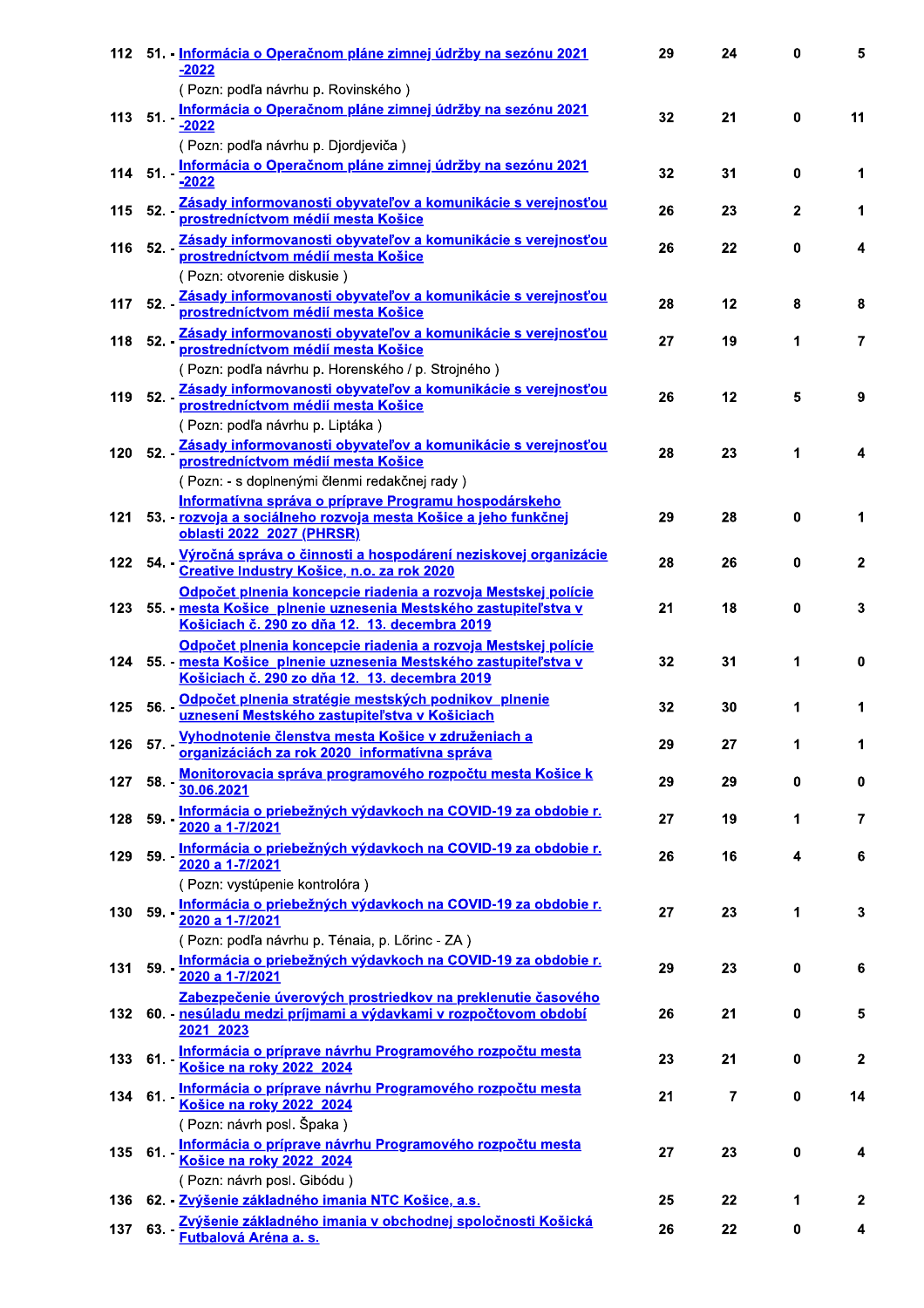| 138  | 64. - Zákaz prevádzkovania niektorých hazardných hier na území<br>mesta Košice zámer pokračovanie rokovania o prerušenom<br>bode                                         | 25 | 15 | 4              | 6               |
|------|--------------------------------------------------------------------------------------------------------------------------------------------------------------------------|----|----|----------------|-----------------|
|      | (Pozn: bez obmedzenia)                                                                                                                                                   |    |    |                |                 |
| 139  | Zákaz prevádzkovania niektorých hazardných hier na území<br>64. - mesta Košice zámer_pokračovanie rokovania o prerušenom<br>bode                                         | 22 | 14 | 1              | $\overline{7}$  |
| 140  | Zákaz prevádzkovania niektorých hazardných hier na území<br>64. - mesta Košice zámer pokračovanie rokovania o prerušenom<br>bode                                         | 22 | 17 | 3              | $\mathbf{2}$    |
| 141  | Zákaz prevádzkovania niektorých hazardných hier na území<br>64. mesta Košice zámer pokračovanie rokovania o prerušenom<br>bode                                           | 24 | 19 | 0              | 5               |
|      | (Pozn: oddelené hlasovanie)<br>Zákaz prevádzkovania niektorých hazardných hier na území<br>142 64. mesta Košice zámer pokračovanie rokovania o prerušenom<br><b>bode</b> | 27 | 13 | 7              | 7               |
| 143. | (Pozn: a))<br>Zákaz prevádzkovania niektorých hazardných hier na území<br>64. - mesta Košice zámer pokračovanie rokovania o prerušenom<br>bode                           | 27 | 13 | $\overline{7}$ | 7               |
|      | $( Pozn: b)$ )<br>Zákaz prevádzkovania niektorých hazardných hier na území<br>144 64 - mesta Košice zámer pokračovanie rokovania o prerušenom<br>bode                    | 27 | 10 | 7              | 10 <sup>1</sup> |
| 145  | $( Pozn: c)$ )<br>Zákaz prevádzkovania niektorých hazardných hier na území<br>64. - mesta Košice zámer pokračovanie rokovania o prerušenom<br>bode                       | 23 | 17 | 1              | 5               |
| 146  | (Pozn: podľa návrhu p. Špaka)<br>Zákaz prevádzkovania niektorých hazardných hier na území<br>64. - mesta Košice zámer pokračovanie rokovania o prerušenom<br>bode        | 24 | 4  | 13             | $\mathbf{7}$    |
| 147  | (Pozn: pôvodné znenie v bode c))<br>64/1 Komisia MZ pre deľbu pôsobností medzi mesto a MČ, voľba<br>- členov a predsedu pokračovanie rokovania o prerušenom bode         | 26 | 25 | 0              | 1               |
| 148  | (Pozn: p. Vrchota)<br>64/1 Komisia MZ pre deľbu pôsobností medzi mesto a MČ, voľba<br>- členov a predsedu pokračovanie rokovania o prerušenom bode                       | 26 | 24 | 0              | 2               |
| 149  | (Pozn: p. Andrejčák)<br>64/1 Komisia MZ pre deľbu pôsobností medzi mesto a MČ, voľba<br>- členov a predsedu pokračovanie rokovania o prerušenom bode                     | 26 | 23 | $\mathbf 0$    | $\overline{3}$  |
| 150  | (Pozn: p. Kovačevičová)<br>64/1 Komisia MZ pre deľbu pôsobností medzi mesto a MČ, voľba<br>· členov a predsedu pokračovanie rokovania o prerušenom bode                  | 26 | 23 | $\mathbf{0}$   | $\mathbf{3}$    |
| 151  | (Pozn: p. lhnát)<br>64/1 Komisia MZ pre deľbu pôsobností medzi mesto a MČ, voľba<br>- členov a predsedu pokračovanie rokovania o prerušenom bode                         | 26 | 21 | $\mathbf{2}$   | $\mathbf{3}$    |
| 152  | (Pozn: p. Lőrinc)<br>64/1 Komisia MZ pre deľbu pôsobností medzi mesto a MČ, voľba<br>- členov a predsedu pokračovanie rokovania o prerušenom bode                        | 26 | 23 | $\mathbf{0}$   | $\mathbf{3}$    |
| 153  | (Pozn: p. Ténai)<br>64/1 Komisia MZ pre deľbu pôsobností medzi mesto a MČ, voľba<br>- členov a predsedu pokračovanie rokovania o prerušenom bode                         | 26 | 24 | 0              | $\overline{2}$  |
| 154  | (Pozn: p. Hlinka)<br>64/1 Komisia MZ pre deľbu pôsobností medzi mesto a MČ, voľba<br>- členov a predsedu pokračovanie rokovania o prerušenom bode                        | 26 | 24 | 0              | $\mathbf{2}$    |
| 155  | (Pozn: p. Nigut)<br>64/1 Komisia MZ pre deľbu pôsobností medzi mesto a MČ, voľba<br>- členov a predsedu pokračovanie rokovania o prerušenom bode                         | 26 | 24 | 0              | $\overline{2}$  |
| 156  | (Pozn: p. Jesenko)<br>64/1 Komisia MZ pre deľbu pôsobností medzi mesto a MČ, voľba<br><u>členov a predsedu pokračovanie rokovania o prerušenom bode</u>                  | 25 | 23 | 0              | $\overline{2}$  |
| 157  | (Pozn: p. Kaliňák)<br>64/1 Komisia MZ pre deľbu pôsobností medzi mesto a MČ, voľba<br>- členov a predsedu pokračovanie rokovania o prerušenom bode                       | 26 | 24 | $\mathbf 0$    | $\mathbf{2}$    |